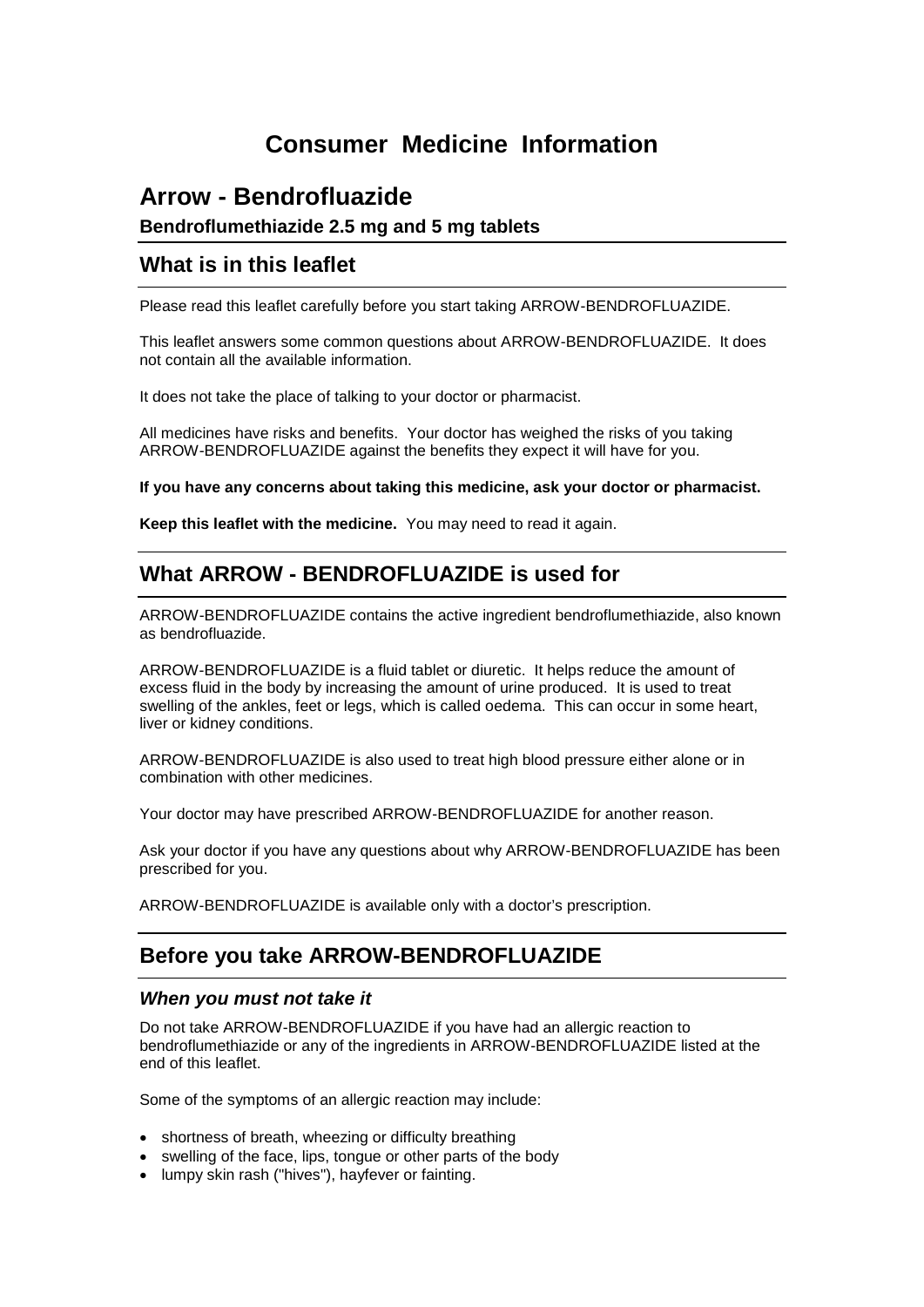Do not take ARROW-BENDROFLUAZIDE if you have an allergy or have ever had an allergic reaction to medicines which contain sulphur such as antibiotic medicines called sulphonamides.

Do not take ARROW-BENDROFLUAZIDE if you have any of the following medical conditions:

- Addison's disease (a condition affecting the adrenal glands)
- diabetic ketoacidosis (a complication of diabetes)
- severe liver or kidney failure
- high calcium levels in your blood (hypercalcaemia)

Do not take ARROW-BENDROFLUAZIDE if you are taking lithium carbonate.

## **Before you start taking ARROW-BENDROFLUAZIDE**

#### **Tell your doctor if you are pregnant or plan to become pregnant.**

ARROW-BENDROFLUAZIDE may be harmful to both mother and unborn baby when taken by a pregnant woman. You should avoid becoming pregnant while taking ARROW-BENDROFLUAZIDE. If you are already pregnant, your doctor will weigh up the expected benefits of ARROW-BENDROFLUAZIDE to you and your unborn baby against its possible risks.

#### **Tell your doctor if you are breastfeeding or planning to breastfeed.**

The active ingredient in ARROW-BENDROFLUAZIDE, bendroflumethiazide, passes into breast milk and therefore breastfeeding should be avoided.

#### **Tell your doctor if you have or have had any medical conditions, especially the following:**

- diabetes
- gout
- liver or kidney problems
- high cholesterol in the blood
- systemic lupus erythematosus (a rare autoimmune disease)
- heart disease
- prostate problems

Tell your doctor if you have allergies to any other medicines, foods, dyes or preservatives.

If you have not told your doctor about any of the above, tell them before you start taking ARROW-BENDROFLUAZIDE.

### *Taking other medicines*

Tell your doctor if you are taking any other medicines, including any that you buy without a prescription from a pharmacy, supermarket or health food shop.

If you are taking any of the following types of medicines, please let your doctor know before taking ARROW-BENDROFLUAZIDE:

- MAOIs, used to treat depression
- lithium carbonate, a medicine used to treat mood swings and some types of depression
- non-steriodal anti-inflammatory medicines (NSAIDs), medicines used to relieve pain, swelling and other symptoms of inflammation, including arthritis
- medicines used to treat high blood pressure and some other heart conditions
- digoxin, a medicine used to treat heart failure
- narcotics/strong pain killers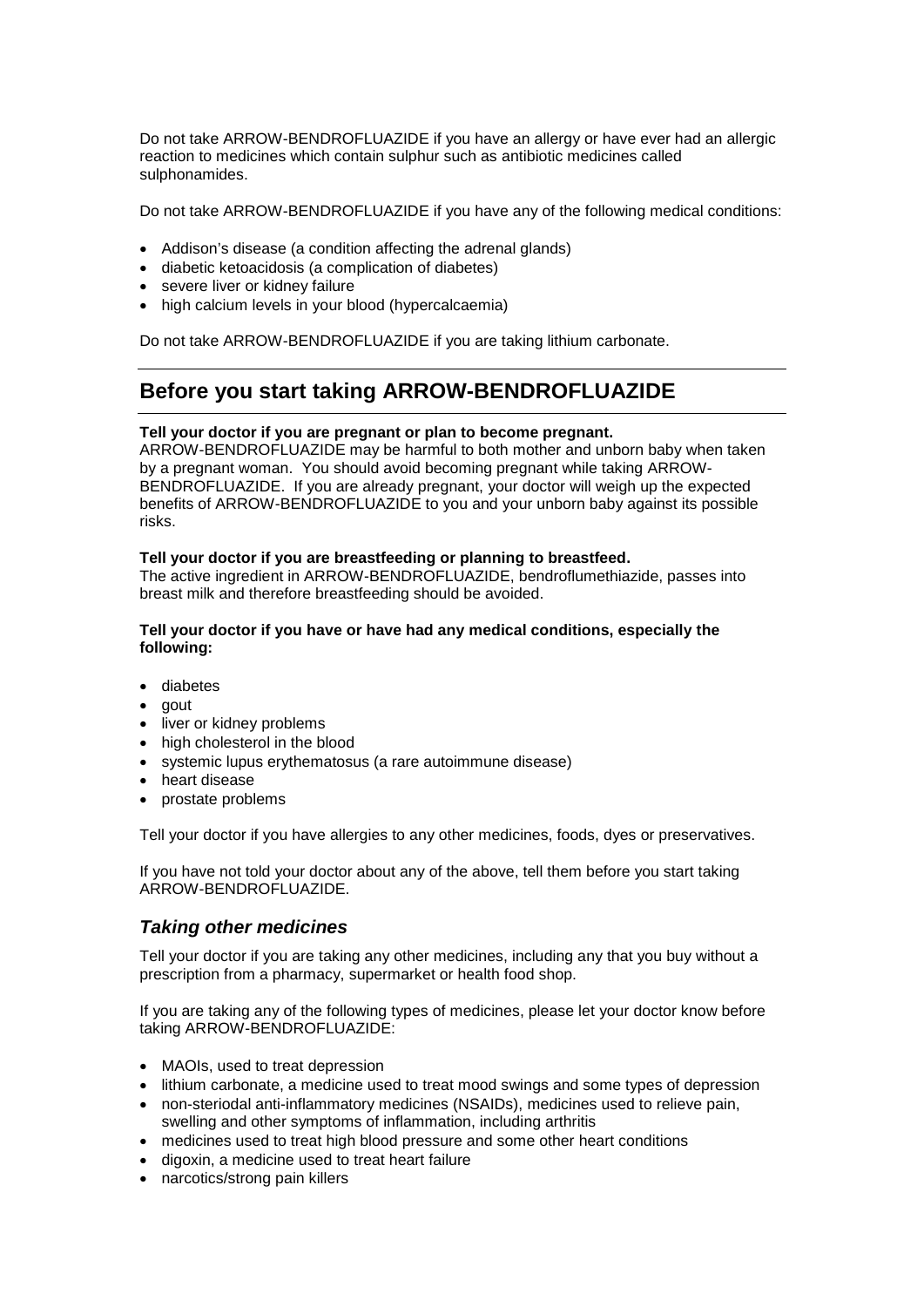- barbiturates, medicines used to treat epilepsy, to produce calmness or to help you sleep
- sulphonylurea drugs taken for diabetes
- medicines used to treat gout such as allopurinol
- steroid medicines such as cortisone, prednisone and dexamethasone
- tablets, preparations or supplements which contain potassium
- carbenoxolone, a medicine used to treat mouth ulcers
- alcohol

If you need to have an operation while taking ARROW-BENDROFLUAZIDE, please discuss this with your doctor. The side effects of some anaesthetic drugs can be increased in people taking ARROW-BENDROFLUAZIDE.

Your doctor or pharmacist will be able to tell you more about what to do when taking ARROW-BENDROFLUAZIDE with other medicines.

# **Taking ARROW-BENDROFLUAZIDE**

### *How much to take*

Take ARROW-BENDROFLUAZIDE exactly as your doctor has prescribed.

Your doctor will tell you how many ARROW-BENDROFLUAZIDE tablets to take each day.

Never take more tablets than your doctor has prescribed.

Your doctor may vary your dose depending on how you respond to ARROW-BENDROFLUAZIDE.

In adults, the usual dose is 2.5mg to 10mg daily, depending on the condition being treated. Some people may need to take ARROW-BENDROFLUAZIDE every day, but other people may be able to take it every second or third day.

For children up to 12 years of age, the usual dose is 50μg to 100μg per kilogram of body weight daily.

Elderly people are sensitive to the effects of ARROW-BENDROFLUAZIDE on their blood pressure and potassium levels therefore a reduced dose and potassium supplement is needed.

### *How to take it*

Swallow tablets whole with a glass of water early in the day.

### *If you forget to take it*

Do not take an extra dose. Wait until the next dose and take your normal dose then.

Do not try to make up for the dose that you missed by taking more than one dose at a time.

If you are not sure what to do, ask your doctor or pharmacist.

### *In case of an overdose*

**Immediately telephone your doctor, or the National Poisons Information Centre (0800 POISON or 0800 764 766), or go to the Accident and Emergency department at your nearest hospital, if you think that you or anyone else may have taken too many ARROW-BENDROFLUAZIDE.**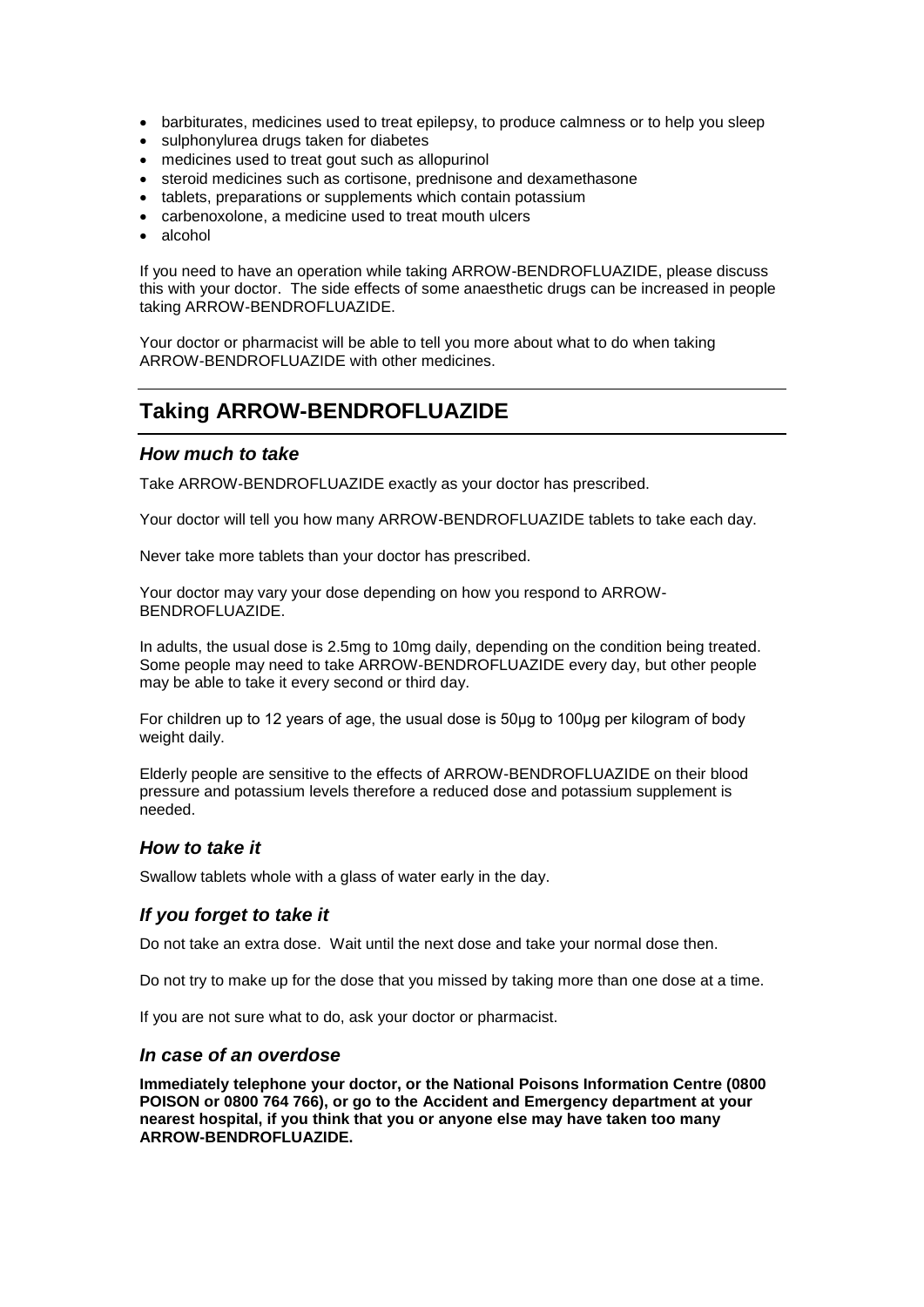Do this even if there are no signs of discomfort or poisoning. You may need urgent medical attention.

Keep the telephone numbers for these places handy.

An overdose of ARROW-BENDROFLUAZIDE can cause drowsiness, lethargy, loss of consciousness, abnormal breathing and poor heart function.

If you are not sure what to do, contact your doctor or pharmacist.

## **While you are taking ARROW-BENDROFLUAZIDE**

### *Things you must do*

Tell all doctors and pharmacists involved in your health care that you are taking ARROW-BENDROFLUAZIDE.

Tell your doctor if you become pregnant while taking ARROW-BENDROFLUAZIDE.

Tell your doctor if, for any reason, you have not taken ARROW-BENDROFLUAZIDE exactly as prescribed. Otherwise, your doctor may think it is not working for you and change your ARROW-BENDROFLUAZIDE dose unnecessarily.

Tell your doctor if you feel that ARROW-BENDROFLUAZIDE is not helping your condition.

Tell your doctor if you are vomiting, have diarrhoea, or you suffer from a chronic illness, because you may need a potassium supplement while you are taking ARROW-BENDROFLUAZIDE.

### *Things you must not do*

Do not stop taking ARROW-BENDROFLUAZIDE or change the dose without first checking with your doctor, or your symptoms could return.

Do not let yourself run out of medicine over the weekend or on holidays.

Do not give ARROW-BENDROFLUAZIDE to anyone else even if they have the same condition as you.

Do not take any other medicines whether they require a prescription or not without first asking your doctor or a pharmacist.

Do not drink large amounts of alcohol. Use of ARROW-BENDROFLUAZIDE with alcohol will increase your chances of getting dehydrated and a hangover.

Do not drive or operate machinery until you know how your ARROW-BENDROFLUAZIDE dose is affecting you.

## **Side-Effects**

All medicines can have unwanted side effects. Sometimes they may be serious, but often they are not. You may need medical treatment if you get some of the side effects.

Ask your doctor or pharmacist to answer any questions you may have.

Be sure that your doctor or pharmacist knows as soon as possible if you do not feel well while you are taking ARROW-BENDROFLUAZIDE.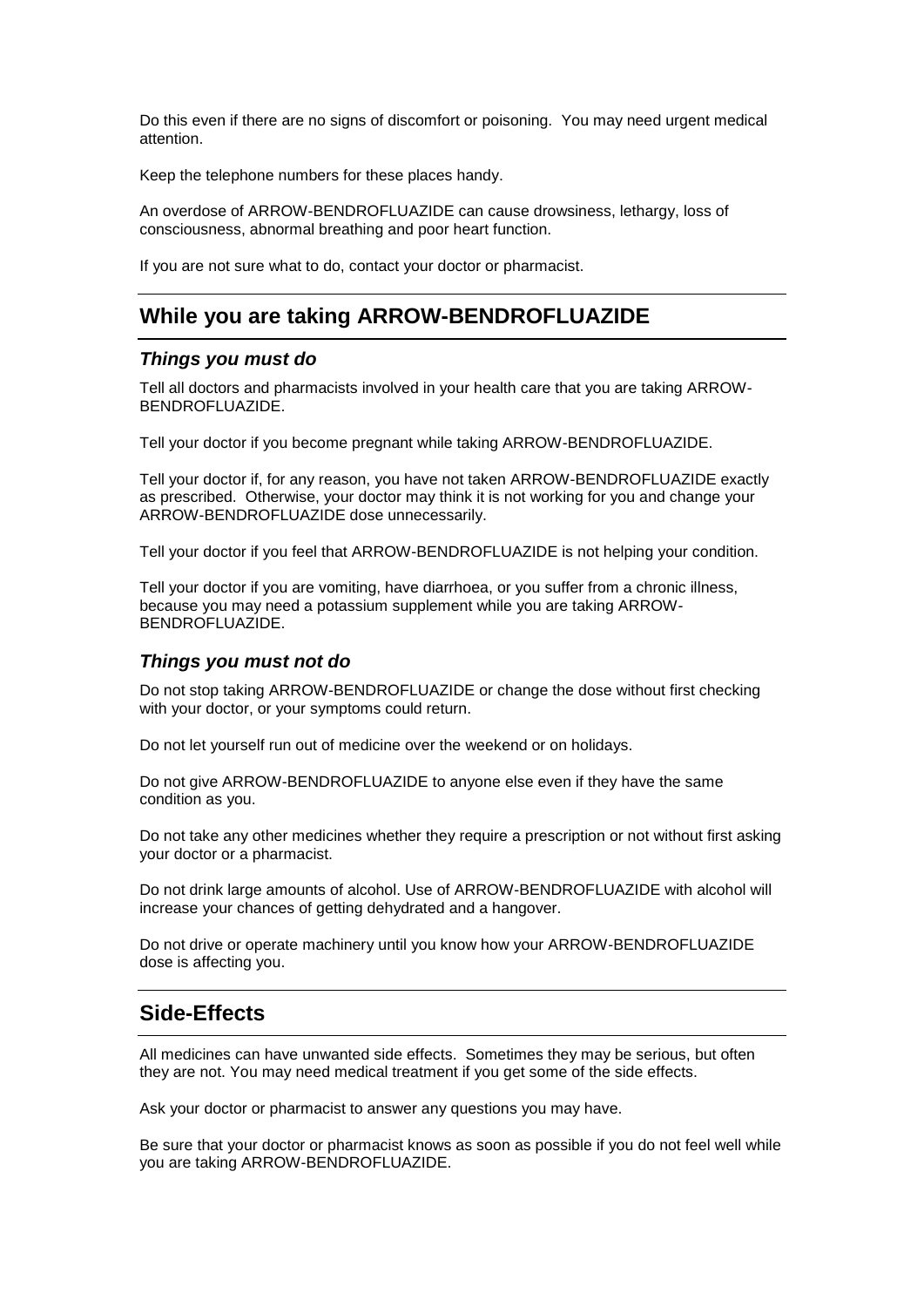If you think you are having an allergic (hypersensitivity) reaction to ARROW-BENDROFLUAZIDE, tell your doctor immediately. Symptoms include:

- Severe skin rash, itching or hives
- Swelling of the face, lips, mouth or throat
- Difficulty breathing or swallowing
- Fever
- Low blood pressure (feeling faint or dizzy).

Tell your doctor if you notice any of the following:

- very dry mouth or unusual thirst
- passing urine more often than normal
- weakness
- dizziness
- muscle cramps
- vomiting or nausea
- loss of appetite
- stomach pain
- diarrhoea or constipation
- rashes or small red spots on your skin
- attacks of gout
- postural hypotension (feeling dizzy and faint when you stand up)
- impotence

ARROW-BENDROFLUAZIDE may also affect the composition of your blood. Your doctor may do regular blood tests to check for these side effects.

Most of the above side effects are caused by excessive loss of potassium in urine when you take ARROW-BENDROFLUAZIDE. Your doctor may prescribe a potassium supplement and/or reduce your dose of ARROW-BENDROFLUAZIDE to prevent these side effects.

You may pass very large amounts of urine in the first few days after starting ARROW-BENDROFLUAZIDE, but the amounts become smaller as you continue taking this medicine.

Tell your doctor if you notice anything else that is making you feel unwell, even if it is not on this list.

Ask your doctor or pharmacist if you do not understand anything on this list.

### **After taking ARROW-BENDROFLUAZIDE**

#### *Storage*

**Keep ARROW-BENDROFLUAZIDE where children cannot reach it.** 

A locked cupboard at least one-and-a-half metres above the ground is a good place to store medicines.

**Keep your tablets in the container in a cool dry place where the temperature stays below 25°C.**

**Do not store ARROW-BENDROFLUAZIDE or any other medicines in the bathroom or near a sink. Do not leave the tablets in the car or on window sills.**  Heat, light and dampness can destroy some medicines.